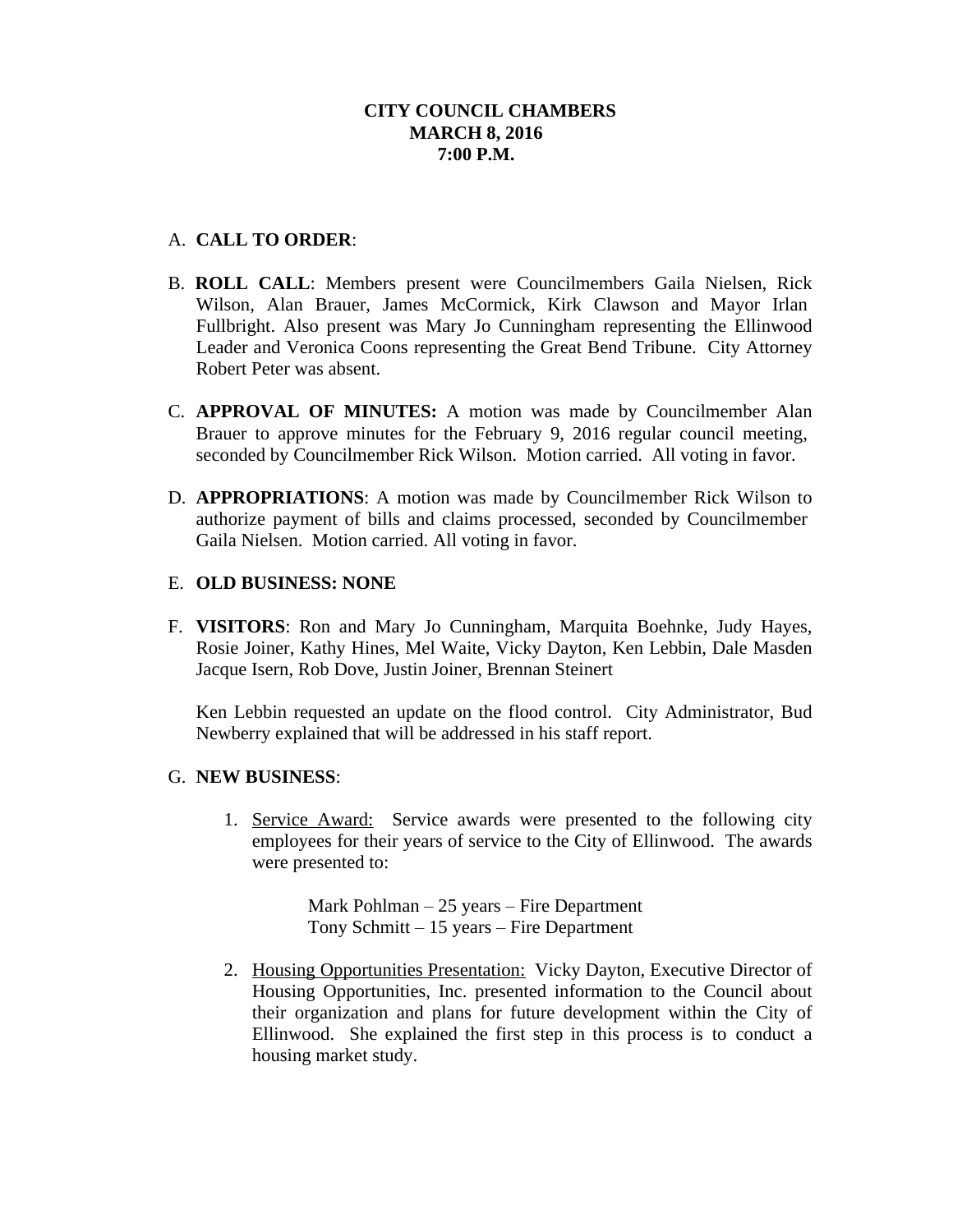- 3. Moderate Income Housing Proposal: Justin Joiner was present at the meeting to address council to discuss a possible Moderate Income Housing Project for Ellinwood. The program assists communities, via housing developers, to respond to housing issues. Funds are awarded on a competitive basis annually for an amount up to \$500,000. Housing developers obtain funding to supplement a primary loan for the development. Mr. Joiner agreed the first step in a possible housing project is to conduct a housing study.
- 4. Barton County Bicycle and Pedestrian Master Plan: The Golden Belt Community Foundation received a Healthy Communities Initiative grant from the Kansas Health Foundation. The coalition, Be Well Barton County, was formed and operates under the Central Kansas Partnership. The Be Well Barton County coalition developed a county-wide bicycle and pedestrian master plan. Mel Waite, coalition member was present to provide details and general goals of the plan. The coalition requested the council adopt the Barton County Bicycle and Pedestrian Master Plan, and provide installation of bike racks, supplied by the coalition, in designated areas within the City.

A motion was made by Councilmember Gaila Nielsen to adopt the Barton County Bicycle and Pedestrian Master Plan and approve the installation of bike racks, supplied by the coalition, in designated areas within the City, seconded by Councilmember Alan Brauer. Motion carried. All voting in favor.

5. Chamber of Commerce Request: Jacque Isern, Chamber of Commerce administrator, presented a request for the use of city facilities for various activities in conjunction with the June Jaunt event to be held June 4<sup>th</sup>. Jacque Isern explained the Chamber is also working on a possible Fly-in at the airport during June Jaunt.

A motion was made by Councilmember Rick Wilson to approve the Chamber of Commerce request for the use of city facilities on June 4<sup>th</sup> for the June Jaunt, seconded by Councilmember Gaila Nielsen. Motion carried. All voting in favor.

6. Cereal Malt Beverage Application: The City has received a cereal malt beverage application from Caseys General Store for license issuance.

A motion was made by Councilmember Alan Brauer to approve the cereal malt beverage license application for Caseys General Store, seconded by Councilmember James McCormick. Motion carried. All voting in favor.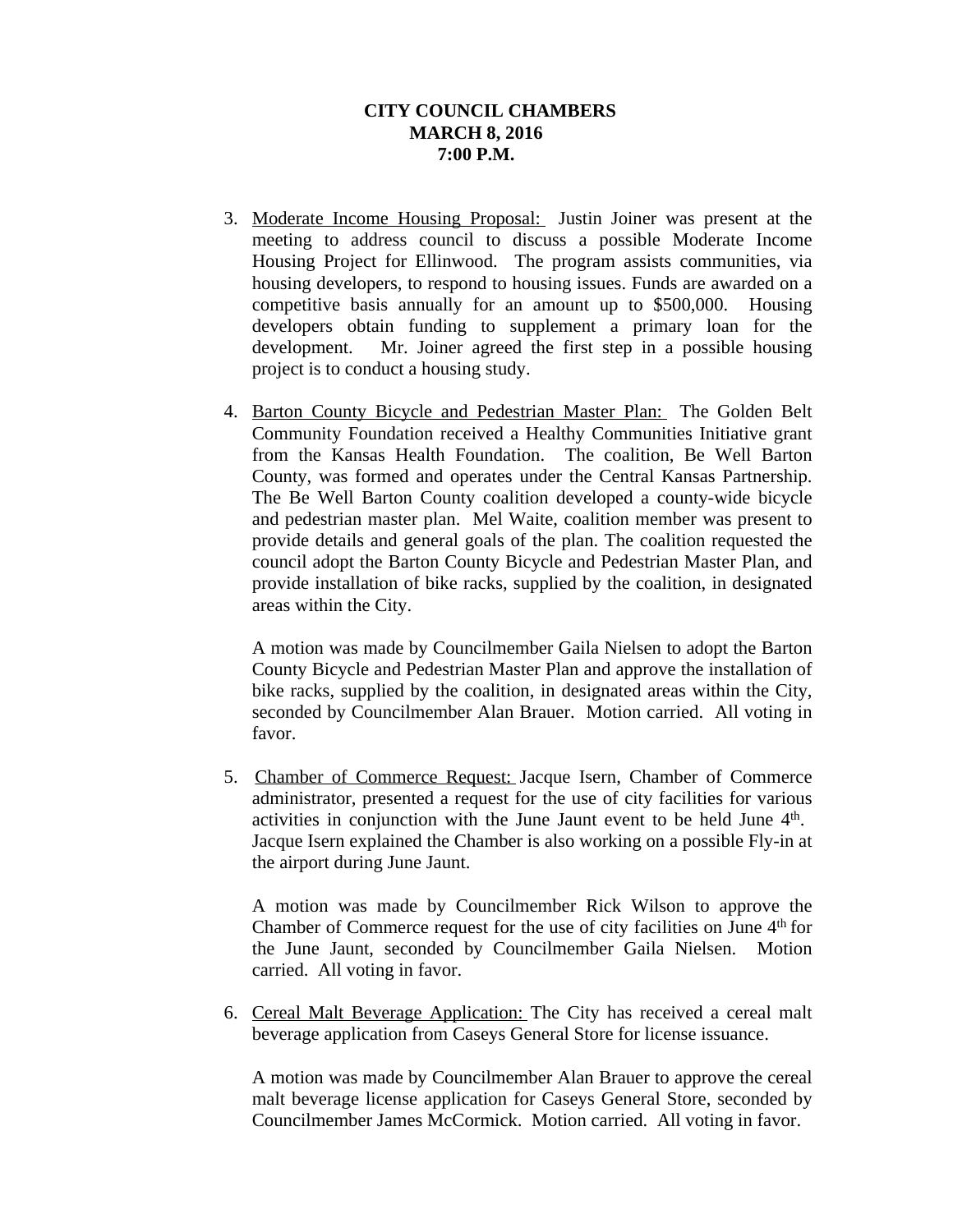7. Consider Bid for Utility Relocation Project: Presented to council was the bid of \$3,362,480.70 from Nowak Construction Company for the water/sewer relocation project. The engineer's estimate for the project was \$1,983,044. KDOT has requested the City formally reject this bid.

A motion was made by Councilmember James McCormick to reject the bid from Nowak Construction Company in the amount of \$3,362,480.70 for the city's Water/Sewer Relocation Project, seconded by Councilmember Gaila Nielsen. Motion carried. All voting in favor.

8. General Liability, Property and Casualty Insurance Renewal: The City's general liability, property and casualty, and worker's compensation insurance is up for renewal. This year's premium is \$117,314 compared to \$118,024 for last year.

A motion was made by Councilmember Kirk Clawson to accept the general liability, property and casualty, and worker's compensation insurance renewal as presented, seconded by Councilmember Rick Wilson. Motion carried. All voting in favor.

## **REPORTS**:

- 1. Municipal Court Report: Presented to Council was the Municipal Court Report for February, 2016.
- 2. Utilities Production Report: Presented to Council was the Utilities Production Report.
- 3. Staff Reports:
	- a) Staff reported the city has received an estimate from Devine Masonry in the amount of \$3100 for repairs to the Main Street building during demolition. Staff has also talked to Pickens Restoration and their plan is to begin the work on the south wall of the building around the first of April.
	- b) Staff gave an update on the KDOT Project. With both bids being rejected the proposed plan is to combine the utility project with the street and storm sewer project. The plan is to rebid the project in late March or early April and have a contractor in place by May.